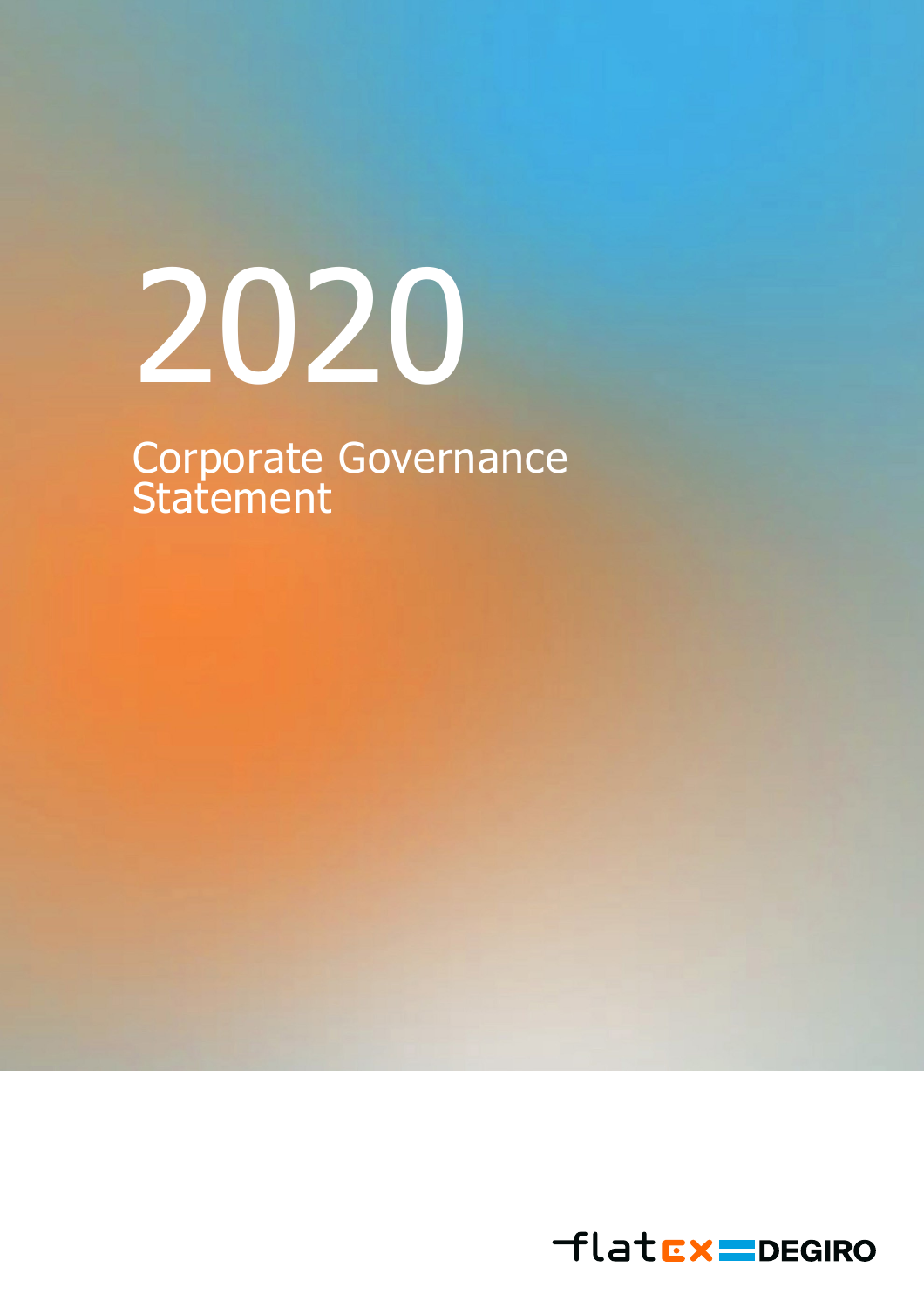# **Content**

| <b>Corporate Governance Statement</b>                                                                                                   |              |
|-----------------------------------------------------------------------------------------------------------------------------------------|--------------|
| Declaration of Conformity pursuant to Section 161 of the German Stock Corporation Act (AktG) with<br>reference to the Company's website | $\mathbf{3}$ |
| Corporate governance practices applied beyond the legal requirements                                                                    | 5.           |
| Working methods of the Board of Directors and Supervisory Board                                                                         | 5.           |
| Targets for the proportion of women on the Board of Directors and the two subsequent management levels,                                 |              |
| as well as on the Supervisory Board                                                                                                     | 9            |
| Diversity/Diversity concept                                                                                                             | 9            |
| Further information on corporate governance                                                                                             | 11           |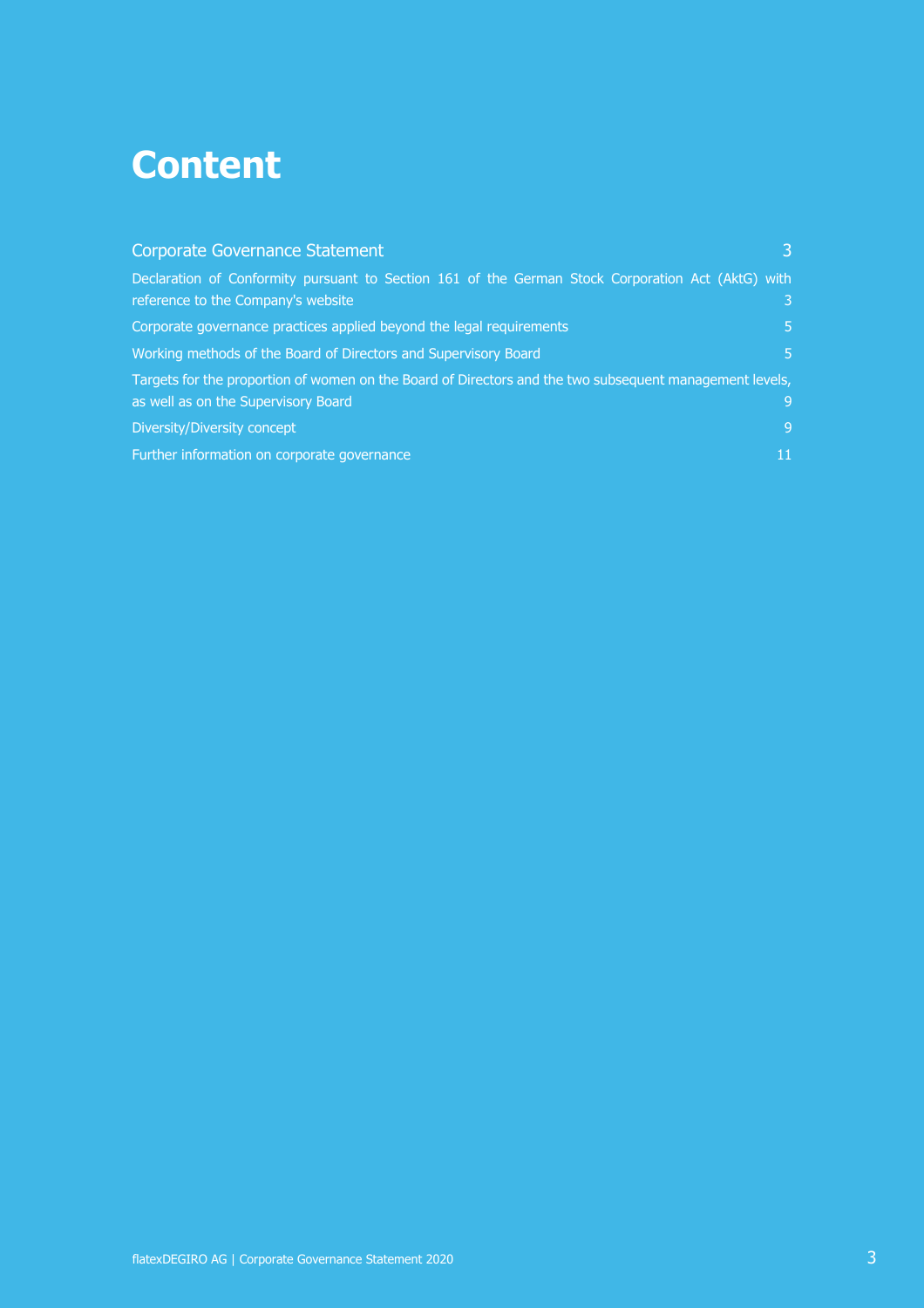# <span id="page-2-0"></span>Corporate Governance Statement

The Corporate Governance Statement pursuant to Sections 289f, 315d of the German Commercial Code (HGB) includes, among other things, disclosures and a link to the annual Declaration of Conformity with the German Corporate Governance Code (hereinafter also abbreviated to DCGK), disclosures on key corporate governance practices and the working methods of the Board of Directors and Supervisory Board, disclosures on the target figures for the proportion of women in management positions, on the diversity concept for the Board of Directors and Supervisory Board, and other information on corporate governance. The Corporate Governance Statement is summarized for flatexDEGIRO AG and the Group. Accordingly, the statements apply equally to flatexDEGIRO AG and the Group, unless otherwise stated below. In doing so, we pursue the goal of keeping the presentation of the Company's management clear and concise.

Pursuant to Section 317 para. 2 sentence 6 HGB, the auditor's review of the disclosures pursuant to Sections 289f and 315d HGB is to be limited to whether the disclosures have been made.

# <span id="page-2-1"></span>Declaration of Conformity pursuant to Section 161 of the German Stock Corporation Act (AktG) with reference to the Company's website

The central aspects of corporate management, control and transparency in Germany are summarized in the German Corporate Governance Code. The first version of the German Corporate Governance Code was presented in February 2002. Since then, the Code has been updated several times. The Government Commission on German Corporate Governance is responsible for the formulation and further development of the Code [\(www.dcgk.de\)](http://(www.dcgk.de/).

The Code is based on legal requirements, primarily from the German Stock Corporation Act. It contains comprehensive recommendations for the cooperation between the Executive Board and the Supervisory Board, for transparent communication with the capital market and for the protection of shareholder interests. The Board of Directors and Supervisory Board of flatexDEGIRO AG comment on the requirements of this Code in accordance with Section 161 of the German Stock Corporation Act (AktG) as part of an annual Declaration of Conformity.

The Declaration of Conformity of flatexDEGIRO AG within the meaning of Section 161 of the German Stock Corporation Act (AktG) based on the German Corporate Governance Code in its version of 16 December 2019, will be published by the Board of Directors and the Supervisory Board after its adoption, at the latest by the end of four months after the end of the 2020 fiscal year, on the website of flatexDEGIRO AG at

### <https://flatexdegiro.com/en/investor-relations/corporate-governance>

In the future, the remuneration system of the Board of Directors pursuant to Section 87a AktG and the remuneration system of the Supervisory Board pursuant to Section 113 AktG, including the relevant resolutions of the Annual General Meeting, will be publicly accessible under the same link after corresponding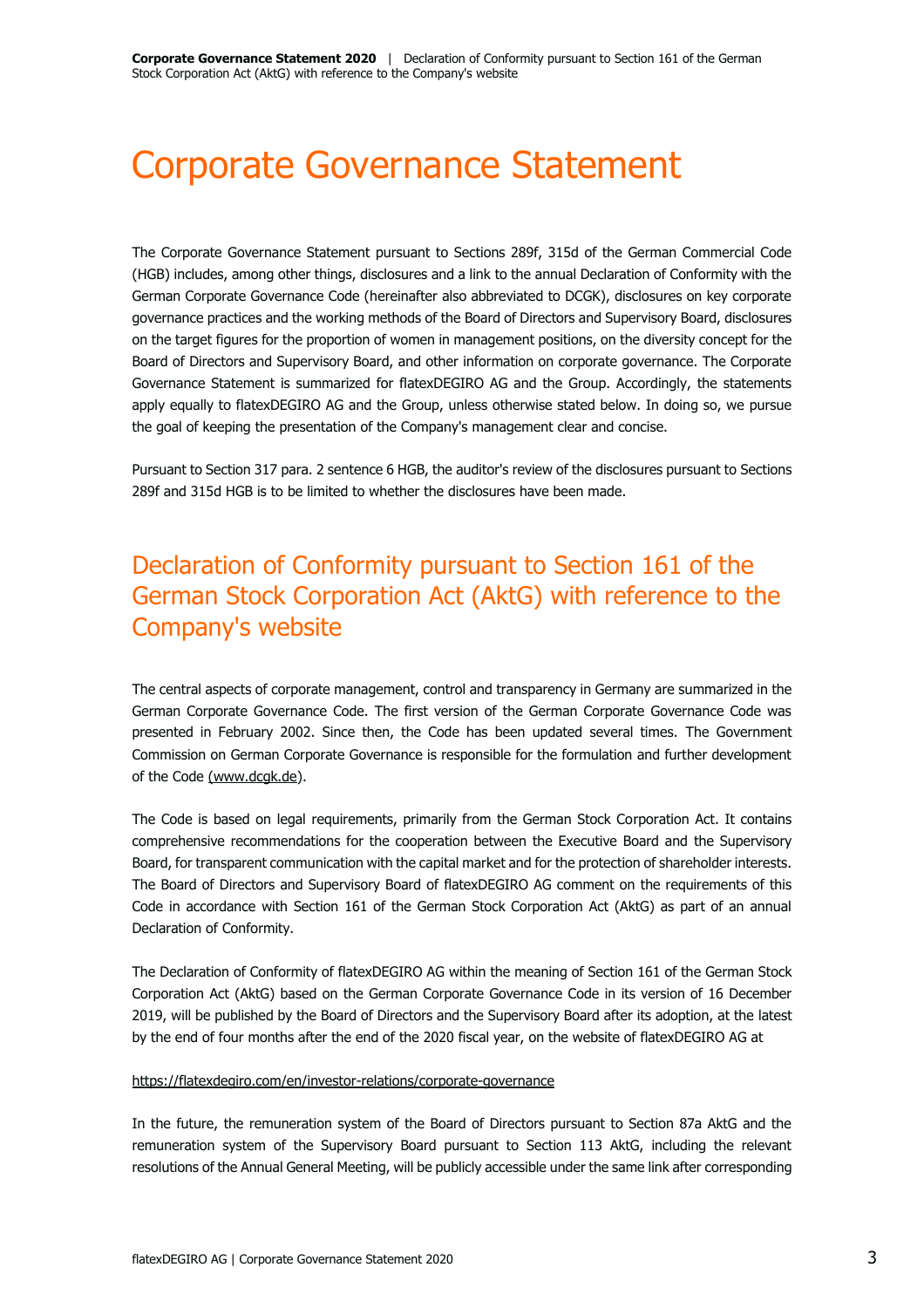approval by the Annual General Meeting. The same applies (for the first time from a date in the 2022 financial year) to the remuneration report in accordance with Section 162 of the AktG.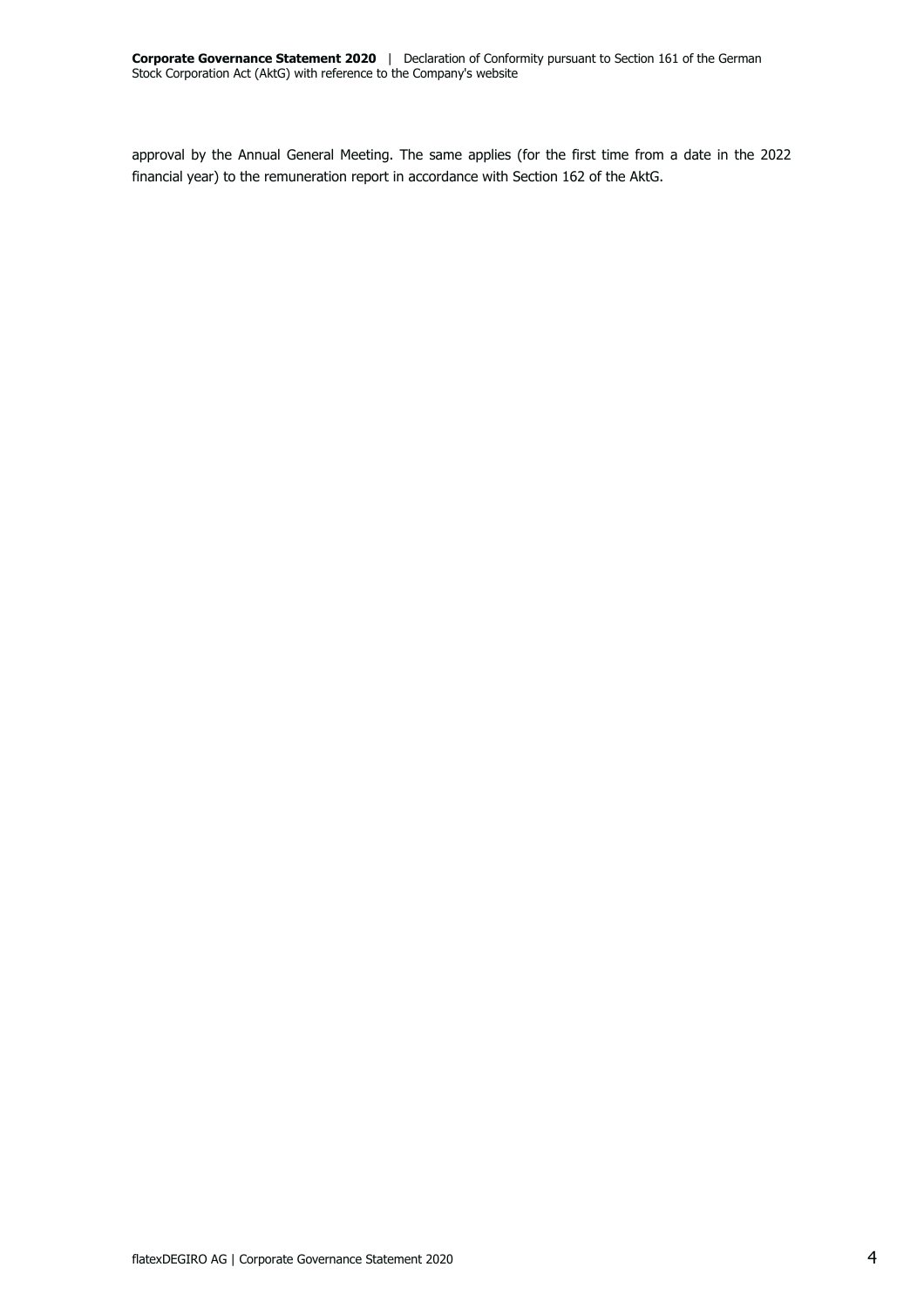# <span id="page-4-0"></span>Corporate governance practices applied beyond the legal requirements

### Code of Conduct and ethical principles

Our Code of Conduct, which also forms the basis of our compliance management system, contains, among other things, clear instructions for dealings and relationships with customers, suppliers, investors and competitors, and sets out measures to prevent conflicts of interest, bribery, the granting of advantages, the prevention of money laundering and market abuse. It also contains comments on diversity and human rights and explains the whistleblower system. The Code of Conduct is published on the website of flatexDEGIRO AG.

[https://flatexdegiro.com/media/pages/responsibility/compliance-governance/9aab343f74-](https://flatexdegiro.com/media/pages/responsibility/compliance-governance/9aab343f74-1615391040/201026_flatexdegiro_ag_coc_ethicalprinciples-1.pdf) [1615391040/201026\\_flatexdegiro\\_ag\\_coc\\_ethicalprinciples-1.pdf](https://flatexdegiro.com/media/pages/responsibility/compliance-governance/9aab343f74-1615391040/201026_flatexdegiro_ag_coc_ethicalprinciples-1.pdf)

### Company policy

With its corporate guidelines, flatexDEGIRO AG ensures that existing laws are complied with and that entrepreneurial risks are avoided.

Since the company guidelines are valid company-wide and for all employees, the guidelines simultaneously assume a protective function for the employees, the assets and not least the Company's reputation. The corporate guidelines and other company regulations are available to all employees on the Company's intranet.

# <span id="page-4-1"></span>Working methods of the Board of Directors and Supervisory Board

### Board of Directors

As of 31 December 2020, the Board of Directors consisted of the following members:

**Frank Niehage, Chief Executive Officer (CEO)**, responsible for Legal, Compliance, Human Resources, Internal Audit, Data Protection, Sales, Marketing, Communications and IT.

**Muhamad Said Chahrour, Member of the Executive Board (CFO)**, responsible for Accounting, Taxes, Controlling, Risk Management, Investor Relations, Purchasing and General Administration.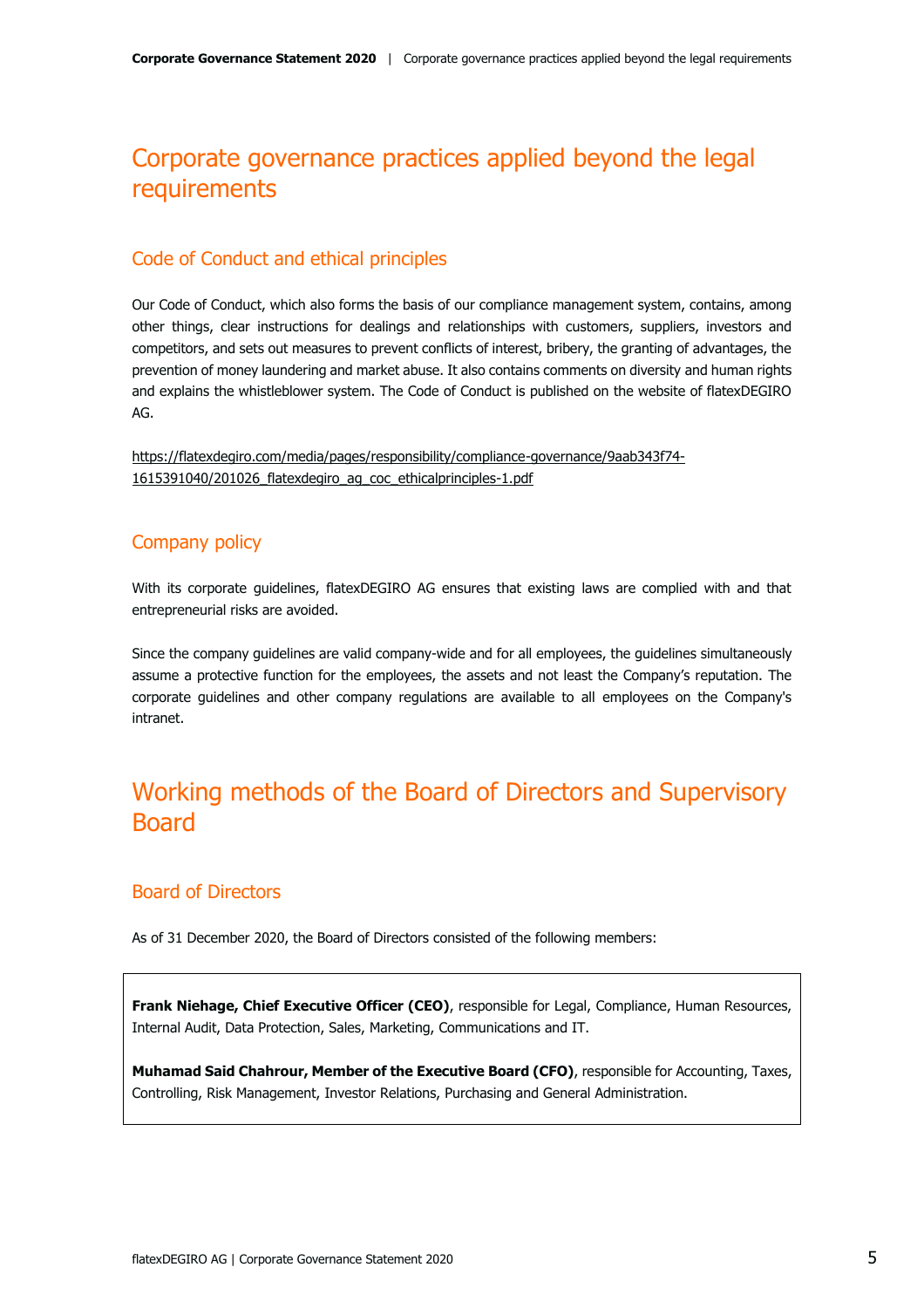The Board of Directors manages the Company's business and is bound by the Company's interests and business policy principles within the framework of the provisions of the German Stock Corporation Act. The allocation of responsibilities of the Board of Directors is set out in the schedule of responsibilities.

The Board of Directors reports to the Supervisory Board regularly, promptly and comprehensively on all material issues of business development, corporate strategy and potential risks.

As a rule, the Board of Directors attends the meetings of the Supervisory Board; at these meetings, the Board of directors reports on the individual agenda items and draft resolutions and answers the questions of the individual Supervisory Board members. The Supervisory Board also regularly exchanges information without the Board of Directors at times.

### Supervisory Board

As of 31 December 2020, the Supervisory Board of flatexDEGIRO AG consisted of the following members, all of whom are shareholder representatives:

**Martin Korbmacher (Chairman)**, at the same time Chairman of the Supervisory Board of flatex Bank AG (in future: flatexDEGIRO Bank AG) as a further mandate at a Group company; furthermore member of the Supervisory Board of SGT German Private Equity GmbH & Co. KGaA and PTV Planung Transport Verkehr AG; until 10 August 2020 Chairman of the Board of Directors of Starmind AG, Küsnacht; resigned as Chairman of the Supervisory Board of innoplexus AG on 8 March 2021; currently also Managing Director of Event Horizon Capital & Advisory GmbH and arsago ACM GmbH.

**Stefan Müller (Deputy Chairman)**, at the same time member of the Supervisory Board of flatex Bank AG (in future: flatexDEGIRO Bank AG) as a further mandate at a Group company; furthermore Vice Chairman of the Supervisory Board of Heliad Equity Partners GmbH & Co. KGaA and Finlab AG; also General Representative (with sole power of representation) at Börsenmedien AG.

**Herbert Seuling (member)**, also a member of the Supervisory Boards of Heliad Equity Partners GmbH & Co. KGaA and Tube Solar AG as well as member of the advisory board of Bionero GmbH; also managing director of M & S Monitoring GmbH.

In the opinion of the shareholder representatives on the Supervisory Board, all three members (named above) are currently independent within the meaning of the German Corporate Governance Code.

The central task of the Supervisory Board is to advise and monitor the Board of Directors. The Supervisory Board is re-elected every five years; the next regular elections will take place at the Annual General Meeting in 2021.

The Supervisory Board convenes in regular meetings (six in total in 2020). The members of the Supervisory Board receive a written invitation and an overview of all agenda items in good time before each meeting. This is supplemented by reports and information on the individual items as well as detailed written documents on the motions for resolutions.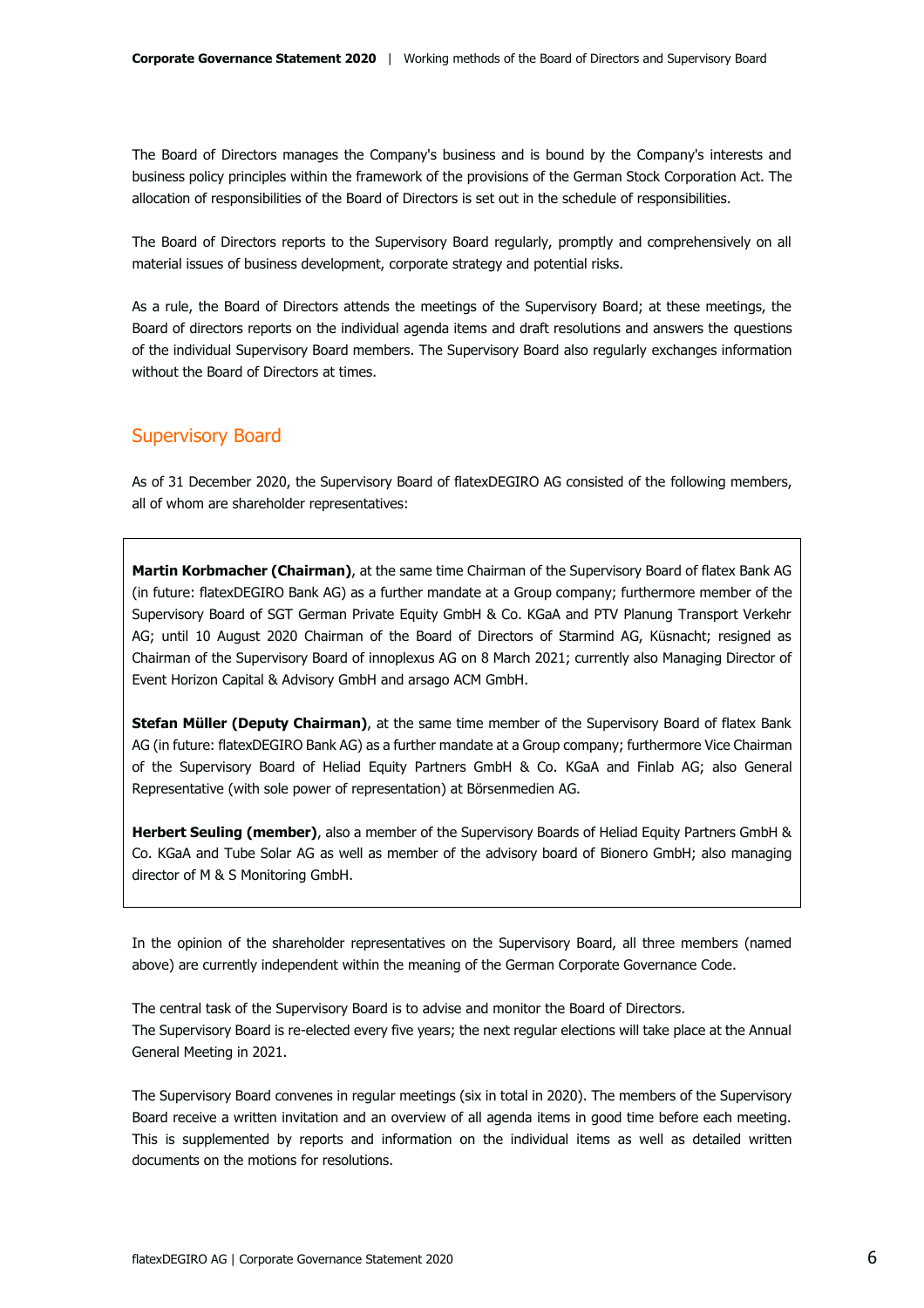The Board of Directors and Supervisory Board may also pass urgent resolutions by written circular. Furthermore, in accordance with the Articles of Association of the Company and the rules of procedure of the Supervisory Board or the rules of procedure of the Board of Directors, resolutions may be adopted in particular by written circular, by telephone or by e-mail if no member objects or if the resolution is adopted unanimously. Particularly due to the effects of the COVID 19 pandemic, meetings of the Supervisory Board are often held by telephone conference, sometimes accompanied by video transmission.

Each year, the Chairman of the Supervisory Board explains the activities of the Supervisory Board in his report to the shareholders in the Annual Report and at the Annual General Meeting.

The Supervisory Board regularly assesses how effectively it performs its duties (self-assessment in accordance with recommendation D.13 DCGK). This includes the organizational, personnel and contentrelated performance of the body, the structure and processes of cooperation within the body as well as the provision of information, in particular by the Board of Directors. Overall, the work of the Supervisory Board was assessed as efficient and rated positively. The results also confirm an efficient organization and conduct of meetings and an adequate supply of information. No fundamental need for change has emerged. For the next self-evaluation, consideration will be given to further formalizing the evaluation process, e.g. by using externally produced questionnaires.

No age limits have been set for either the Board of Directors or the Supervisory Board for the reporting period, as the Board of Directors and Supervisory Board are of the opinion that a member's qualifications cannot be made dependent on compliance with rigid age limits.

### Description of the procedure for long-term succession planning

The Company's Supervisory Board, together with the Board of Directors, ensures long-term succession planning. For this purpose, the Chairman of the Supervisory Board shall consult with the respective members of the Board of Directors regarding their willingness to continue their respective mandates sufficiently in advance and, as a rule, no later than one year prior to the expiry of their respective term of office. In addition, the Supervisory Board continuously reviews whether the composition of the Board of Directors continues to be the best possible. For this purpose, the Chairman of the Supervisory Board discusses with the Chairman of the Board of Directors in particular which knowledge, experience and professional and personal competencies should be available on the Board of Directors, also with a view to the strategic development of the Company and a possible changing regulatory environment, and to what extent the Board of Directors is already composed in accordance with these requirements.

### Annual General Meeting

The shareholders, as owners of the Company, exercise their control and co-determination rights at the Annual General Meeting. The Annual General Meeting decides, in particular, on the appropriation of the balance sheet profit, the discharge of the members of the Board of Directors and the Supervisory Board, the appointment of the auditor, amendments to the Articles of Association and certain capital measures. In addition, the system for the remuneration of the members of the Board of Directors is submitted to the Annual General Meeting for approval in the event of significant changes, but at least every four years. The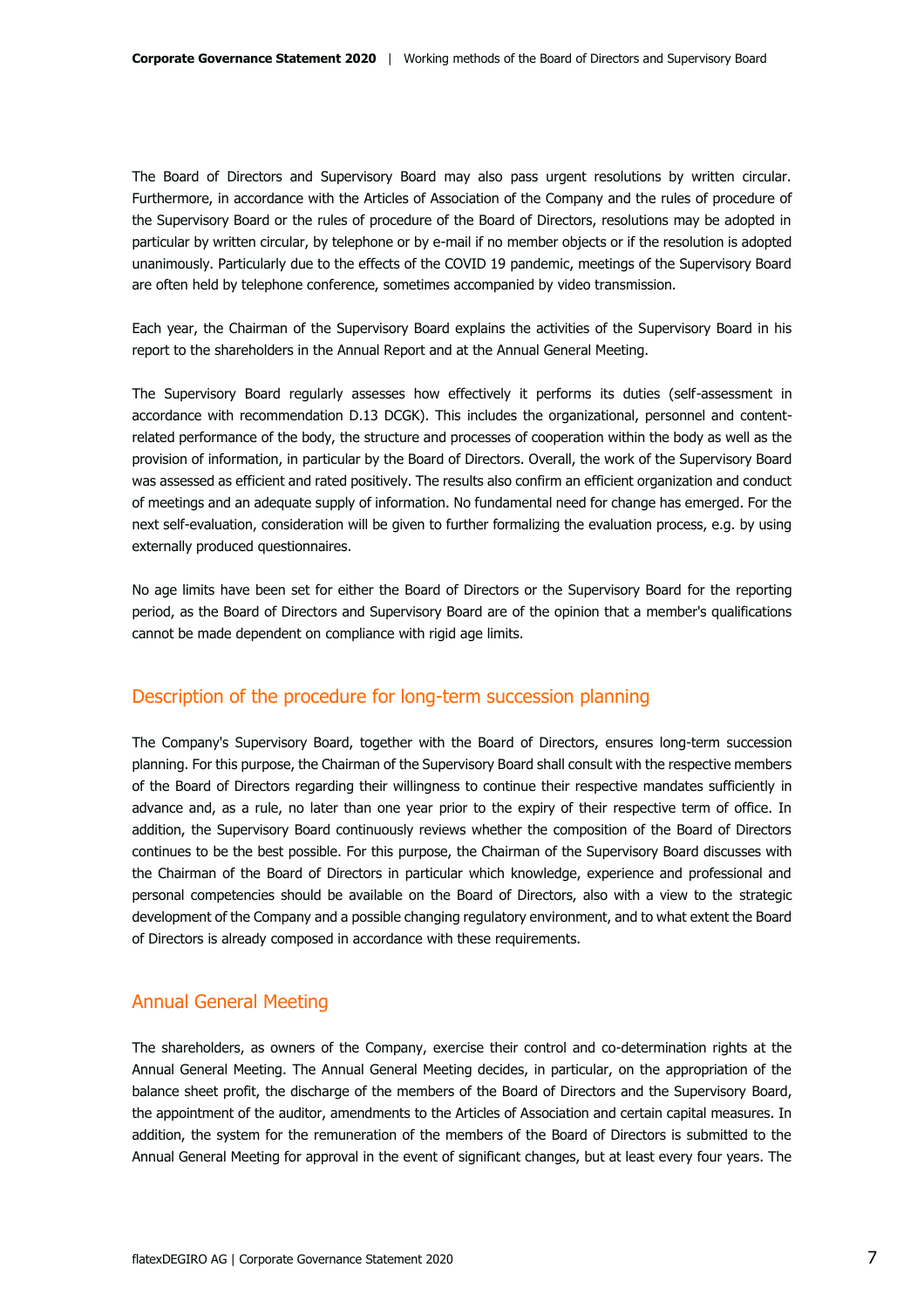same applies to the system of remuneration for members of the Supervisory Board. Shareholders may exercise their voting rights at the Annual General Meeting either in person, by proxy or by a voting representative. The right to vote may also be exercised by postal vote.

### Project groups

Due to the number of its members, the Supervisory Board has not formed any project groups at present. The Supervisory Board is convinced that the establishment of committees in the existing structure would not currently lead to an increase in efficiency.

### **Committees**

Due to the acquisition of DeGiro B.V., the Board of Directors decided in autumn 2020 to introduce a committee structure below the Board of Directors. In addition to at least one member of the Board of Directors, the ten committees also include members of the management of Group companies and representatives of the specialist departments of the Group companies. The aim is an open and cross-border discussion and joint development of the best possible solutions or decision proposals for the Board of Directors to achieve the goals that the Company has set itself. The committees meet regularly. Due to the constraints of the COVID 19 pandemic, meetings are currently held regularly by video conference.

The following committees were implemented:

- Credit & Risk
- Finance & Audit
- Corporate Governance
- Compliance & Regulatory
- Marketing
- IT
- IT Security
- Product & Design
- Flow Management
- Backoffice/Settlement

Detailed information on the activities of the Supervisory Board and the cooperation between the Supervisory Board and the Board of Directors can also be found in the "Report of the Supervisory Board" included in the Annual Report 2020.

The Board of Directors and Supervisory Board will make the 2020 Annual Report publicly available on the website of flatexDEGIRO AG no later than four months after the end of the 2020 financial year at: <https://flatexdegiro.com/en/investor-relations/reports-financial-calendar>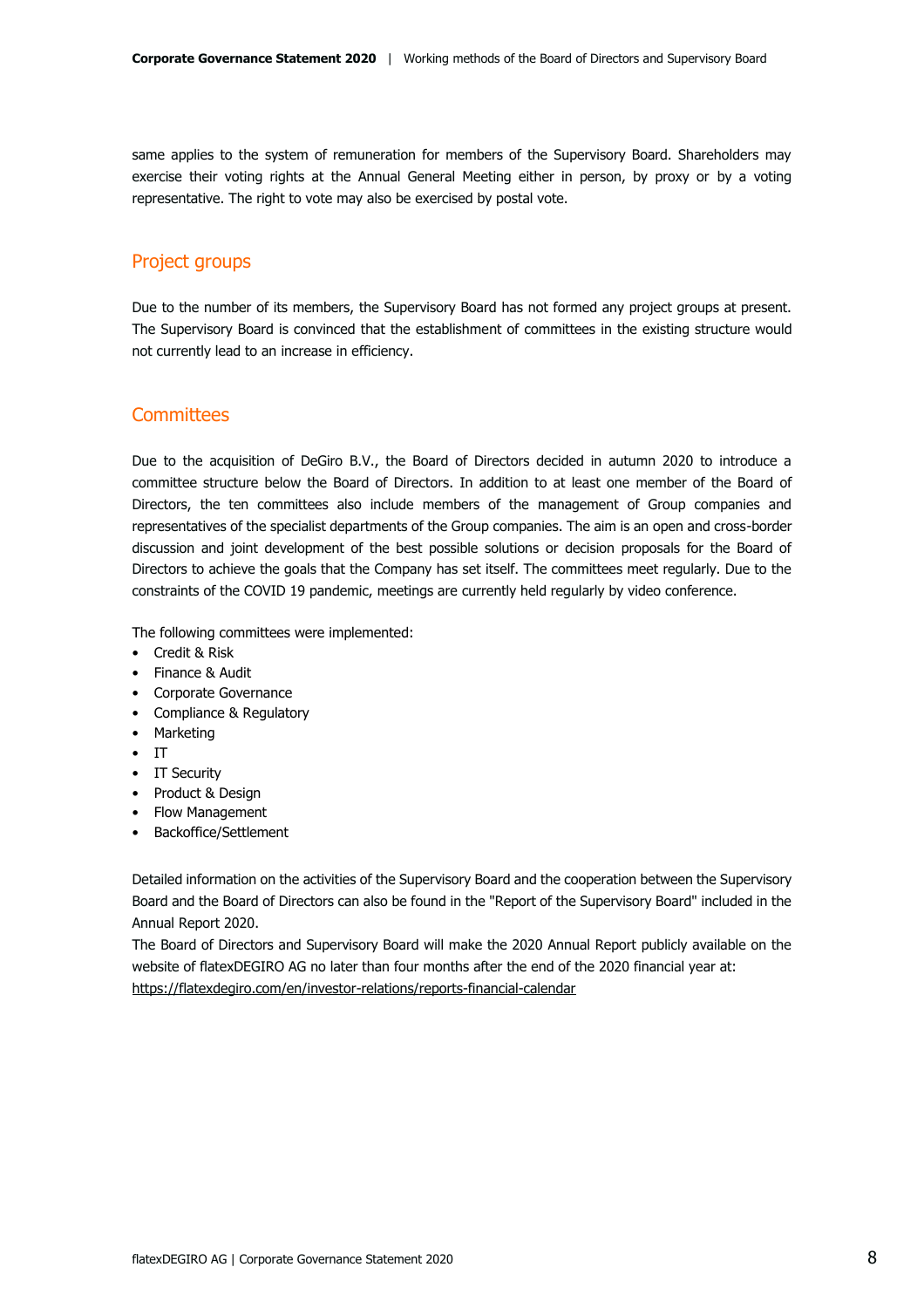# <span id="page-8-0"></span>Targets for the proportion of women on the Board of Directors and the two subsequent management levels, as well as on the Supervisory Board

With regard to the obligations pursuant to Section 111 para. 5 of the German Stock Corporation Act (AktG), the Supervisory Board determined that the minimum target quota for the proportion of women on both the Board of Directors and the Supervisory Board should be 0 %, in line with the current proportion of women, due to the need to apply this for the first time following the uplisting to the Prime Standard in October 2020; this determination was made until 25 October 2025 at the latest.

At management level, this was done in view of the size of the Board of Directors (two members) and the fact that the contracts of the members of the Board of Directors were not extended until the year 2025 until the summer of 2020.

With regard to the Supervisory Board, the size of the body (three members) was also taken into account in this determination. In addition, in view of the current and planned changes in the Group structure, attention was paid to having an experienced and well-established committee that has already provided constructive and critical support for the Company's developments. It is therefore planned to propose to the Annual General Meeting that the three current members of the Supervisory Board be re-elected.

Irrespective of this, the Supervisory Board and the Board of Directors stand by their desire, adopted in the diversity concept, to strive for an appropriate representation of both genders on the boards.

In view of the obligation pursuant to section 76 of the German Stock Corporation Act (AktG), the Board of Directors has decided to set the target for the two lower management levels (Managing Director as the immediate subordinate level and Executive Director as the second management level below the Board of Directors) at 20 % and 7 % respectively. This corresponds to the current proportion of women at these levels and, despite a maximum term until 25 October 2025, is expressly understood as a minimum target figure, as the Board of Directors wishes to continue to specifically promote women in management positions. At the same time, however, it must also take into account the existing structure with experienced full-time staff with permanent employment contracts.

# <span id="page-8-1"></span>Diversity/Diversity concept

We have a simple principle: "We want our teams to be as diverse as possible because at the end of the day, diversity always leads to the same result. The best." Therefore, as a Company, we consistently counteract any kind of reservation. We strive every day to become more open and let performance speak for itself. We cultivate a corporate culture in which everyone is valued with their individual abilities and facets.

When it comes to diversity, many people think of individual issues. Yet diversity has many more dimensions: It means diversity in professional career, education, but also in personal characteristics such as age, origin, ethnicity, religion or skin color, cultural imprint, mental and physical abilities or sexual identity. Diversity can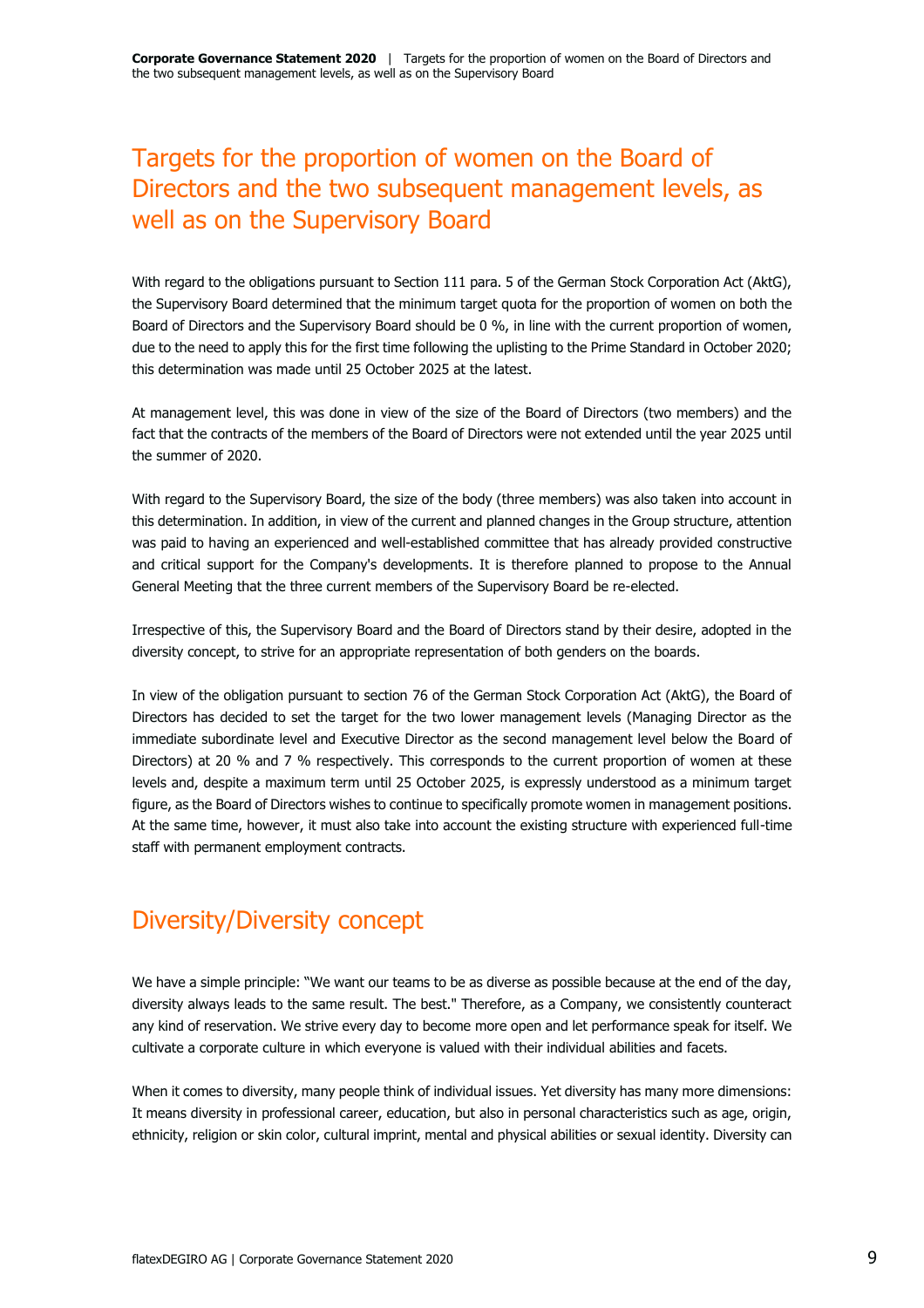be visible, but it can also be expressed in intellectual differences. We actively promote more openness and diversity, always keeping the personality of the employee in mind as a central dimension.

In those areas where we have not yet achieved the standards we set ourselves in terms of diversity, we are doing everything we can to meet them in the short term. The results of our efforts to involve female managers are clear to see: key core areas of our Group, including Finance, Securities Settlement, Internal Audit and the HR team, have been headed by female managers for years.

The Supervisory Board has also adopted an explicit diversity concept for the Board of Directors and the Supervisory Board.

### Objectives of the diversity concept for the Board of Directors

As a result, criteria such as professional and social competence, international experience and character traits are at the forefront of the selection process for the Board of Directors. In the composition of the Board of Directors, importance is attached to a balanced age structure. The members of the Board of Directors should have many years of professional experience in comparable positions and in industries relevant to flatexDEGIRO AG and the flatexDEGIRO Group.

### Implementation of the diversity concept for the Board of Directors

The diversity concept for the Board of Directors is implemented as part of the procedure for appointing members to the Board of Directors. When selecting candidates, the Supervisory Board observes the requirements set out in the diversity concept for the Board of Directors.

The current members of the Board of Directors bring extensive knowledge and experience from various, also international, activities outside of flatexDEGIRO AG and the flatexDEGIRO Group. The age range on the Board of Directors at the time of publication of the 2020 Annual Report is from 35 to 53. Accordingly, the average age is 44. In view of the existing long-term contracts of the members of the Board of Directors, the Supervisory Board has resolved a minimum target quota for the proportion of women of 0.0 % by 25 October 2025.

In the opinion of the Supervisory Board, the current members of the Board of Directors meet the objectives described above.

### Objectives for the composition, competence profile and diversity concept for the Supervisory Board

The Supervisory Board of flatexDEGIRO AG shall be composed of individuals who, taken as a whole, provide a range of competencies with the aid of which comprehensive and effective advice to and supervision of the Board of Directors with respect to the entire business activities of flatexDEGIRO AG and the Group is ensured. The Supervisory Board should include an appropriate number of independent members with international experience.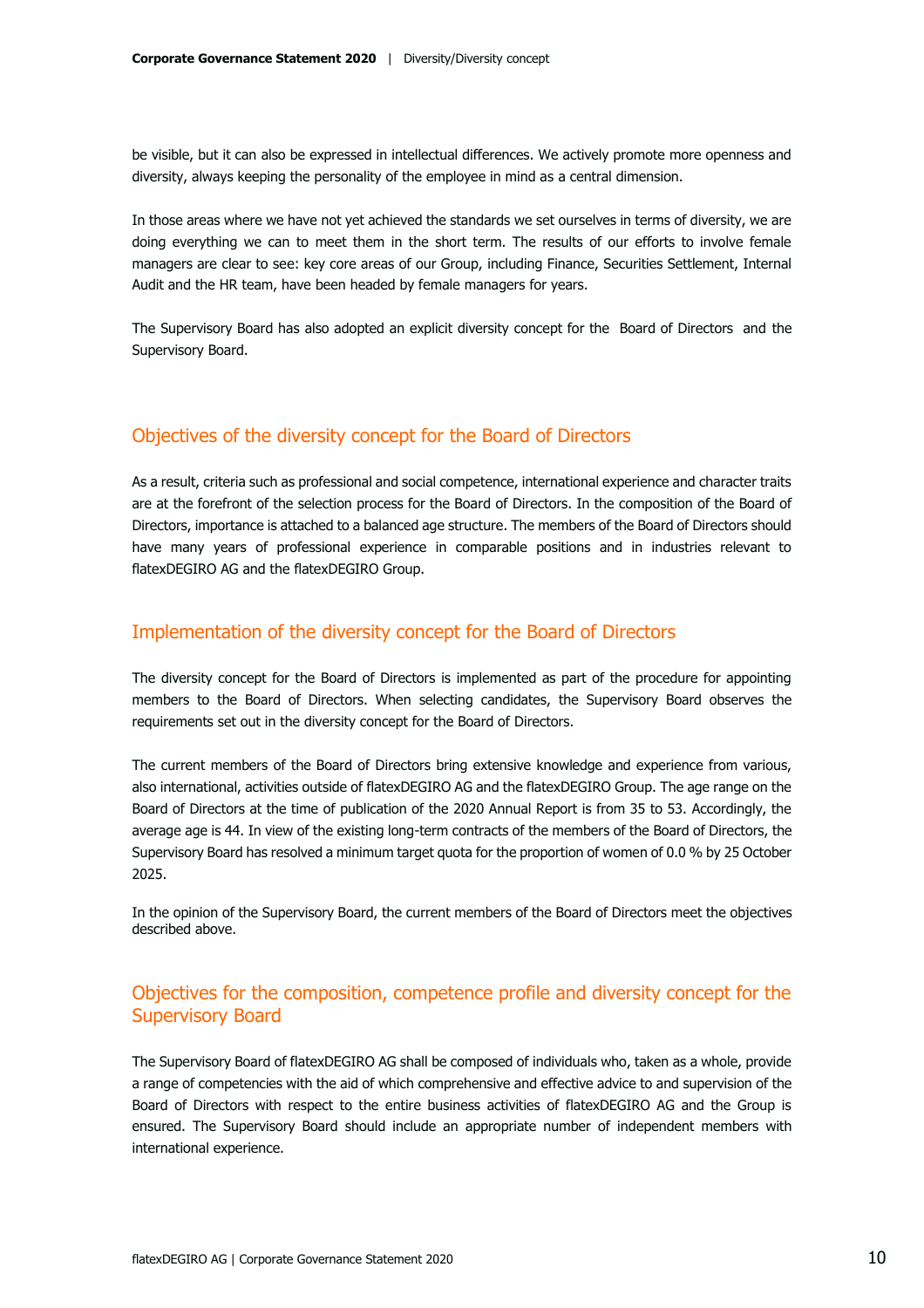The Supervisory Board implements the objectives for its composition and competence profile by taking into account the objectives and requirements set out in the diversity concept as part of the selection process and the nomination of candidates. These objectives, including the competence profile and the diversity concept, are currently the yardstick for the selection and the election proposals to be made for the Supervisory Board elections scheduled for the Annual General Meeting in financial year 2021.

In the opinion of the Supervisory Board, the Supervisory Board in its current composition meets the composition targets and fulfills the competence profile and diversity concept. The members of the Supervisory Board have the professional and personal qualifications deemed necessary. They are familiar in their entirety with the main areas of activity of the company and the associated markets and value chains, and have the knowledge, skills and experience essential for advising and supervising the Board of Directors of flatexDEGIRO AG.

More details, in particular on the objectives of the diversity concept for the Board of Directors, the manner and status of its implementation, the objectives for the composition including competence profile and diversity concept for the Supervisory Board as well as their implementation, can also be found in the Diversity Concept adopted on 29 January 2021, which will be published at the latest by the end of four months after the end of the 2020 financial year under the following link:

<https://flatexdegiro.com/en/investor-relations/corporate-governance>

## <span id="page-10-0"></span>Further information on corporate governance

Information on the remuneration of the Board of Directors and the Supervisory Board in financial year 2020 is provided in the chapter "Principles of the remuneration system of the Board of Directors and the Supervisory Board" of the management report and chapter E) "Other disclosures" of the notes to the annual financial statements for financial year 2020; in the Annual Report 2020, information in this regard can be found in the chapter "Principles of the remuneration system of the Board of Directors and the Supervisory Board" of the Group's management report and in note 31.

The Board of Directors will have the annual financial statements and the management report for the 2020 financial year published in the Federal Gazette no later than four months after the end of the 2020 financial year. Also by no later than the end of four months after the end of the 2020 financial year, the Annual Report 2020 will be publicly available on the website of flatexDEGIRO AG at: <https://flatexdegiro.com/en/investor-relations/reports-financial-calendar>

### **Transparency**

Uniform, comprehensive and timely information has a high priority at flatexDEGIRO AG and is an essential component of good corporate governance. This is expressed, among other things, in the fact that all essential information is published in German and English. Shareholders and interested parties can obtain information directly from the Company's website on current developments in the Company and the Group. All ad hoc announcements and press releases are made available on the company's website. The acquisition and sale of flatexDEGIRO AG shares by persons performing management duties and by persons closely related to them will be published without delay throughout Europe and also via the website in accordance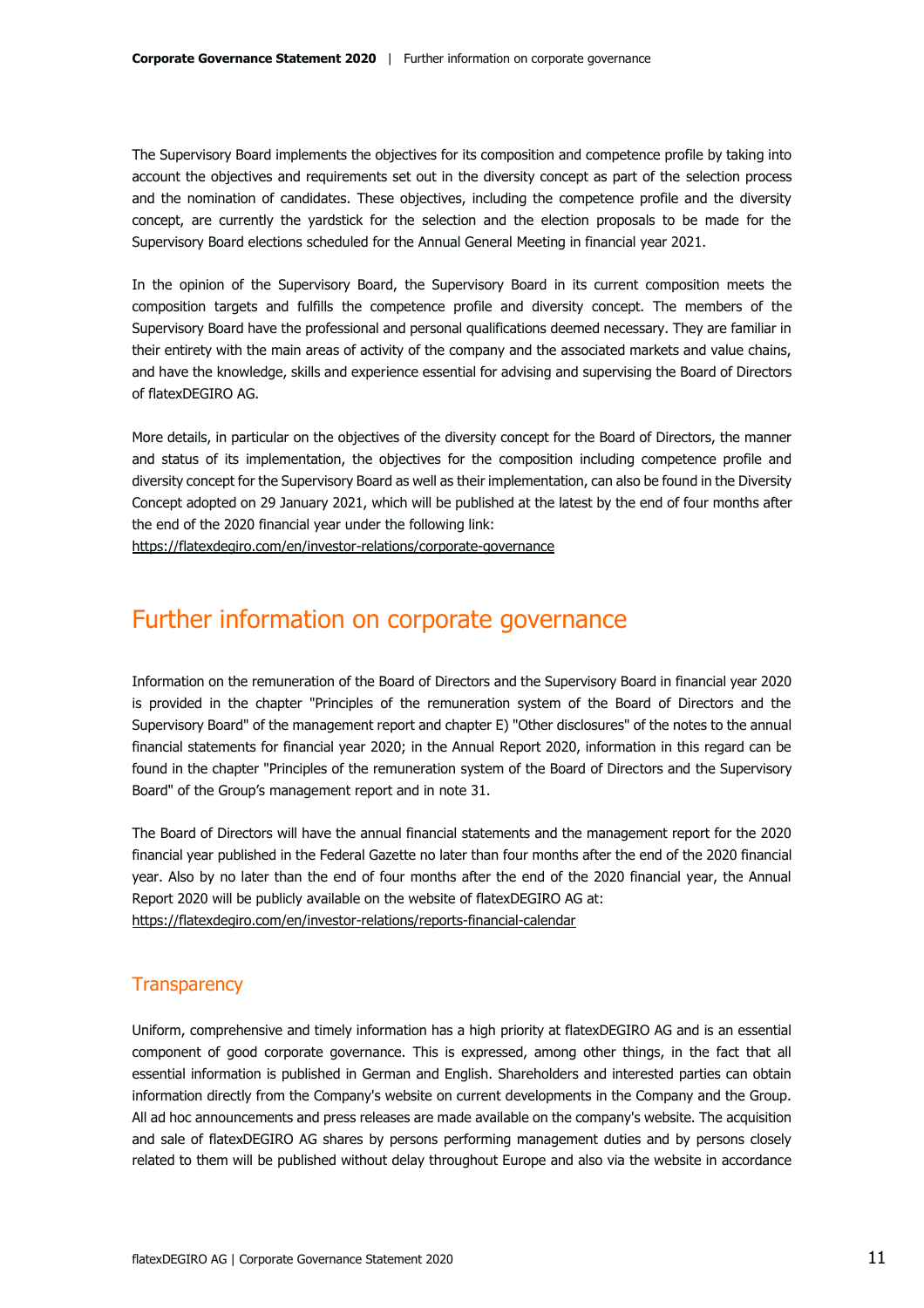with Article 19 of Regulation (EU) No. 596/2014 (Market Abuse Regulation). The same applies to the publication of any transactions of flatexDEGIRO AG with related parties, which require the approval of the Supervisory Board pursuant to Section 111b para. 1 AktG. Equal reporting to all target groups on the business situation and the results of the Company and the Group is also carried out in the annual report, the quarterly reports and the half-yearly report, which are also made publicly available on the Company's website in addition to the publication customary on the capital market.

These and all other aforementioned publications can be viewed on the Company's website after publication under "Investor Relations".

### Accounting and auditing

The annual financial statements of flatexDEGIRO AG as well as the management report and the Group's management report are prepared in accordance with German legal requirements. The consolidated financial statements and the consolidated half-year report have been prepared in accordance with the International Financial Reporting Standards (IFRS) as adopted by the European Union and the additional requirements of German law pursuant to Section 315e para. 1 of the German Commercial Code (HGB). After preparation by the Board of Directors, the annual financial statements and management report of flatexDEGIRO AG as well as the consolidated financial statements and the Group's management report are audited by the auditor. The financial statements and management reports are then subjected to a separate review by the Supervisory Board. If there are no objections following the final results of the Supervisory Board's own audit, the annual financial statements and consolidated financial statements are approved by the Supervisory Board; the annual financial statements are thus adopted.

In accordance with statutory regulations, the consolidated financial statements and the Group's management report are published within four months of the end of the financial year and half-yearly financial reports are published within three months of the end of the respective reporting period.

The Annual General Meeting held on 20 October 2020 elected BDO AG Wirtschaftsprüfungsgesellschaft, Hamburg, as auditor for flatexDEGIRO AG and the Group for the 2020 financial year and as auditor for any review of financial reports during the year in the 2020 and 2021 financial years until the next Annual General Meeting. BDO AG Wirtschaftsprüfungsgesellschaft (hereinafter also abbreviated to BDO) has audited the annual and consolidated financial statements as well as management reports and the Group's management reports since those for the 2015 financial year; the signatories of the respective audit opinions on the audit for the 2020 financial year are Mr. Wolfgang Otte, lawyer and certified public accountant, and, as responsible auditor, Mr. Timothy Jonas Hebel, certified public accountant.

Prior to its resolution on the election proposal to the Annual General Meeting to elect BDO as auditor of the annual financial statements and auditor of the consolidated financial statements for the financial year 2020 as well as auditor for an audit review of interim financial reports in the financial years 2020 and 2021 until the next Annual General Meeting, the Supervisory Board obtained a declaration from BDO as to whether and, if so, which business, financial, personal or other relationships exist between BDO and its executive bodies and audit managers on the one hand and the company and its executive body members on the other hand that could give rise to concerns of partiality. The declaration shall also cover which other services were rendered for the Group in the previous financial year or are contractually agreed for the following year, and to what extent. The Supervisory Board continued to review BDO's required independence on a regular basis,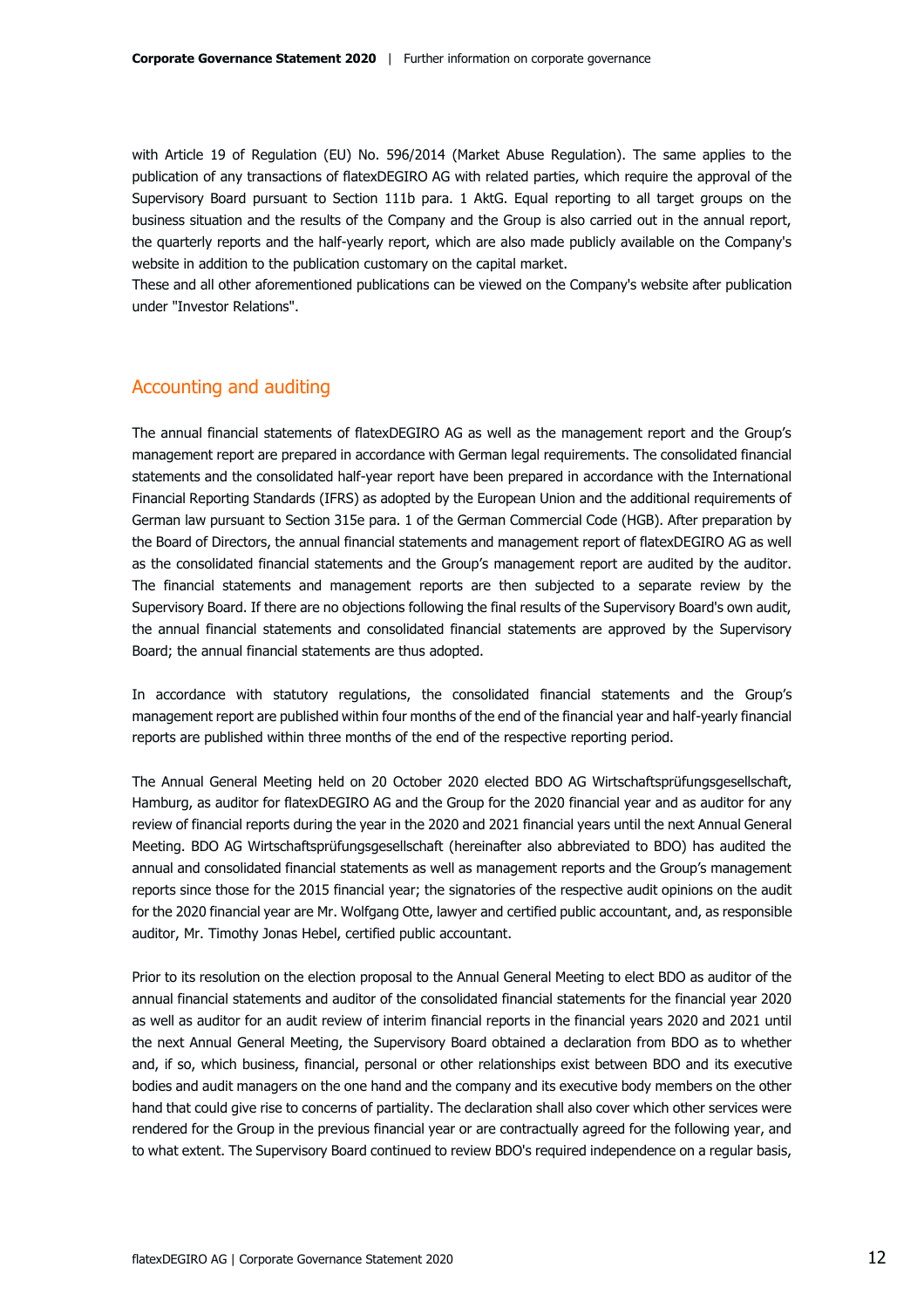most recently at the balance sheet meeting, and satisfied itself of BDO's independence, also taking into account any non-audit services.

This Corporate Governance Statement will be published no later than four months after the end of the 2020 financial year on the Company's website at

<https://flatexdegiro.com/en/investor-relations/corporate-governance>

and will be accessible there for at least five years.